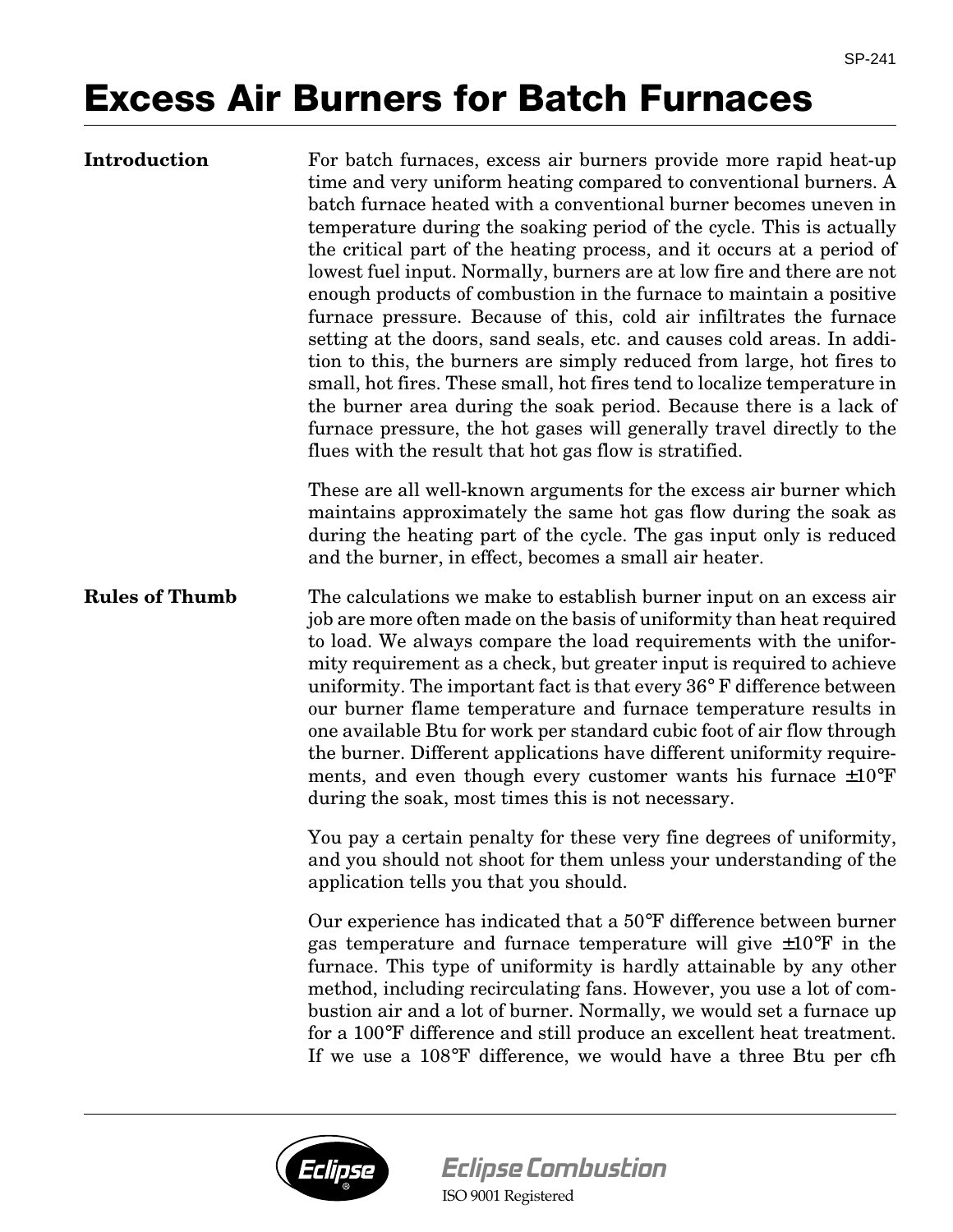available heat in this system during the soak period. The size of the furnace and its construction is a known factor so heat loses through the furnace structure itself can be calculated. If we take this figure and divide it by three Btu, we will arrive at the cfh we must have at the burner.

**Burner Placement** We have also established from experience that, in the case of a furnace over- and under-fired, one burner per foot of furnace length does an excellent job. In other words, a furnace eight feet long would have about eight burners on it, four firing under and four firing over.

> Since we have determined the cfh of air we need for the furnace based on available heat during the soak, we can divide this figure by the right number of burners and be in a position to make a recommendation. Furnace flues should be located at the work level to force hot gases down to that level on their way out of the furnace. Flues should be evenly spaced down the length of the furnace. We know that the more flues we use, the better our distribution will be. In general, one flue per vertical buckstay space is what we like to see. Some furnaces cannot be under- and over-fired because of the nature of the load. For example, on some car bottom furnaces we use only half the number of burners as above and flue at the top of the car. You cannot get the uniformity discussed above by this means, but you will certainly do much better than you can by any other method.

> We have found on furnaces four feet wide or less that there is an advantage in firing all the under-fired burners from one side and all the over-fired burners from the other. This approach promotes a rolling action of the hot gases in the furnace and has a considerable effect on uniformity. When you get to a five foot width, this is no longer the case, and for that reason we always evenly divide the over and under burners on each side of furnaces five feet and wider.

## **Control Zones** It has been our experience that batch furnaces should be either onezone control or three-zone control (or more), but that two-zone control has always been very bad since the cold, or door, end of the furnace demands more heat than the hot, or closed, end, and at the middle of the load there is a non-uniform temperature band where the two zones meet. In this situation the customer unsuccessfully tries to make correction by manually adjusting the burners in that area, and you have a disgruntled customer.

However, you have to use judgment and common sense in recommending zones because every zone requires an expensive controller. If you were to just stress relieve welds in a furnace up to ten or twelve feet long, one zone would do it nicely. Many other jobs are more critical than this, and starting at about 25 feet in length, you should consider the possibility of a three-zone furnace. Three zones are